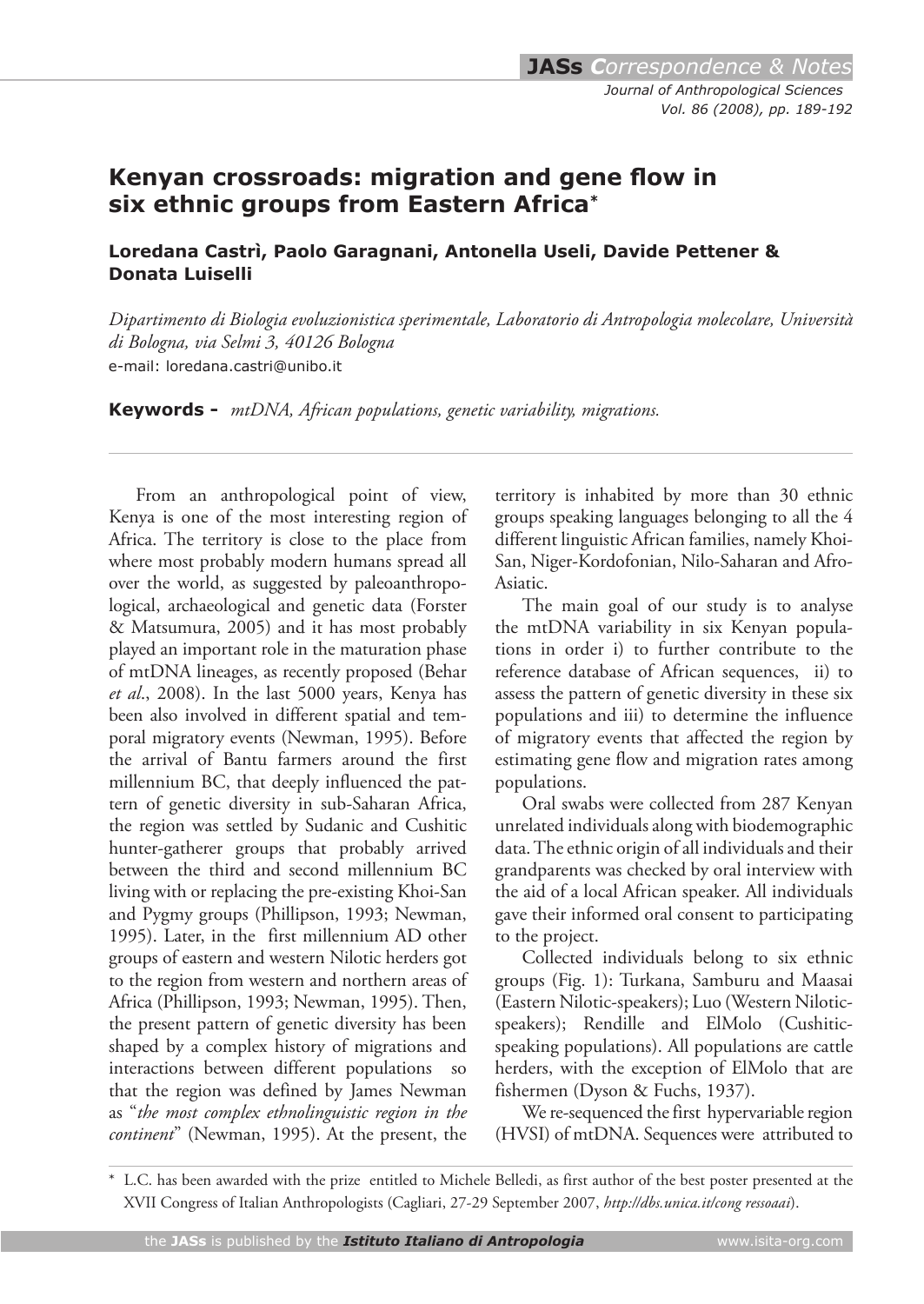

*Fig. 1 – Geographical location of the Kenyan samples.* 

the mtDNA haplogroups according to the most recent nomenclature (Torroni *et al*., 2006; Behar *et al*., 2008). Haplotype diversity, nucleotide diversity, the average number of pairwise differences or average mismatch, the goodness-of-fit of mismatch distribution and selective neutrality indices were calculated using Arlequin 2.000 (Excoffier *et al*., 2005). Gene flow and migration rates between pairs of populations were estimated by means of the software Migrate (Beerli & Felsenstein, 2001) which uses a coalescent theory approach for giving maximum likelihood estimates for effective population sizes and migration rates of n populations.

Frequency distributions of mtDNA haplogroups are homogenous in the Eastern-Nilotic speaker Turkana, Samburu and Maasai, where the higher number of mtDNA lineages are revealed (Fig. 2). In the Western-Nilotic Luo we observe the presence of some haplogroups that have been suggested to be involved in Bantu farmer migration, such as L0a2, L3e and the central-western haplogroups L1b and L1c (Quintana-Murci *et al*., 2008). In the Cushitic Rendille and ElMolo a reduction of the number of haplogroups is evident, especially in the ElMolo, but in this groups the subclades of N are well represented. Many of the Kenyan haplotypes belonging to the typical Eastern African haplogroups L0f, L4 and L5, are shared with other Eastern African populations from Ethiopia, Kenya and Tanzania and with

northeastern populations (Kivisild *et al*., 2004; Tishkoff *et al*., 2007). Also M1 haplogroup and some subclades of haplogroup N are present in the six populations examined. In particular, M1 is present at a relatively high frequency in the Maasai sample with haplotypes shared with north-eastern African population. This finding is not surprising, since the Nilotic origin of this population. The haplotypes belonging to subclades K, R0 (previously named pre-HV), HV and I are shared mainly with eastern and north-eastern populations (Kivisild *et al*., 2004; Tishkoff *et al*., 2007).

As for the diversity and demographic patterns, all Kenyan populations display levels of haplotype diversity (0.98-0.99), nucleotide diversity (0.029-0.030) and mean numbers of pairwise differences (10.33-10.87) in the range of other Eastern African populations with signatures of population expansion identified by significance of neutrality tests and unimodal mismatch distributions. Only the ElMolo group are characterized by a low haplotype diversity (0.88), close to that observed in Khoisan hunter-gatherers, and by the nonsignificance of neutrality tests and the multimodal mismatch distribution indicating small population size and strong genetic drift.

 Analysis of molecular variance shows that the populations are genetically differentiated. Φst is significant in all analyses (0.085-0.099, p<0.0001), but the average level of divergence increases when we compare tribes speaking languages of different families (Φct values 0.026 vs 0.009, significant only in the linguistic grouping criteria analysis). At a more micro-geographic level (9 Kenyan populations) the values of genetic divergence between population decrease (Φst between 0.0019 and 0.0036), and the AMOVA index Φct is never significantly different from 0, regardless of the grouping criteria considered.

The migration rate estimates (i.e. number of migrants per generation) between pairs of populations, namely the six Kenyan populations and northern, north-eastern and central-western African populations, are reported in Table 1. It is evident the presence of strong gene flows from northern and north-eastern populations towards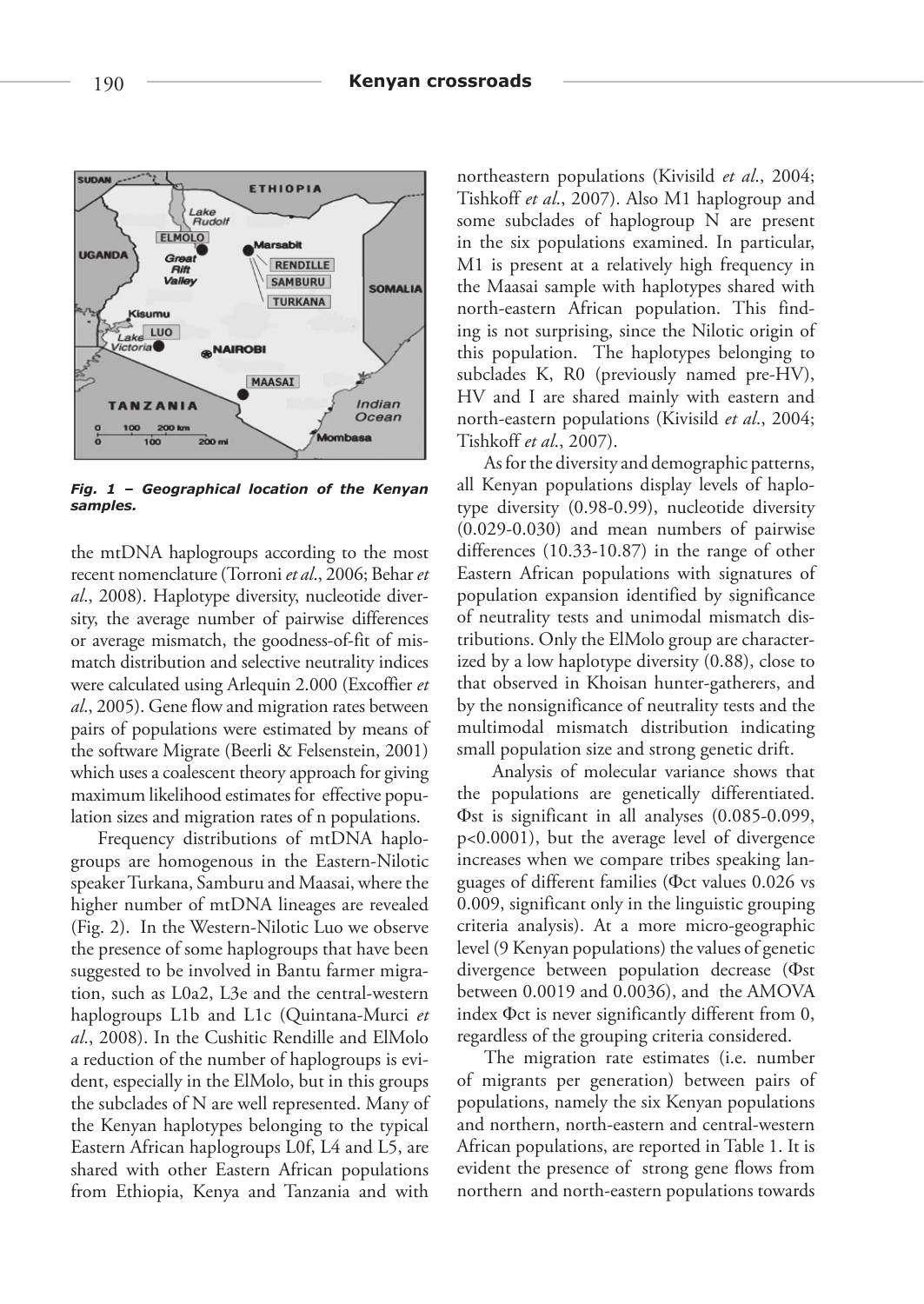*Tab. 1 - Migrate analysis on African and Kenyan populations. Short chains=10 (used trees 1000/100000); long chains=3 (used trees 10000/1000000); average values on 3 independent multiple runs. The highest values of gene fl ow between Kenyan populations are underlined; the highest*  values of gene flow between Kenyan and the other African regions are in italic. The arrows indicate the direction of gene flow.

| <b>MCMC</b> estimates |         |                                |                                                         |         |         |         |         |         |         |                                                                       |
|-----------------------|---------|--------------------------------|---------------------------------------------------------|---------|---------|---------|---------|---------|---------|-----------------------------------------------------------------------|
| Population $\Theta$   |         | $2Nm$ [x=receiving population] |                                                         |         |         |         |         |         |         |                                                                       |
| [x]                   |         |                                | Rendille→x Samburu→x Turkana→x Maasai→,x ElMolo→x Luo→x |         |         |         |         |         |         | $N$ Afr $\rightarrow$ x NE Afr $\rightarrow$ x CW Afr $\rightarrow$ x |
| Rendille              | 0.08452 | -------                        | 2,93                                                    | 1,57    | 3,74    | 7,61    | 3,36    | 0,84    | 2,40    | 1,21                                                                  |
| Samburu               | 0.06729 | 5,56                           | -------                                                 | 9,63    | 13,07   | 6,86    | 5,85    | 7,80    | 15,49   | 4,33                                                                  |
| Turkana               | 0.03787 | 1,19                           | 2,13                                                    | ------- | 12,53   | 6,89    | 12,09   | 13,99   | 12,04   | 10,18                                                                 |
| Maasai                | 0.05115 | 11,40                          | 9,43                                                    | 13,84   | ------- | 1,54    | 0,75    | 1,93    | 6,78    | 4,47                                                                  |
| ElMolo                | 0.00454 | 0,17                           | 0,09                                                    | 0,48    | 0,30    | ------- | 1,00    | 0,39    | 0,61    | 0,98                                                                  |
| Luo                   | 0.06665 | 4,47                           | 12,34                                                   | 8,66    | 13,08   | 7,48    | ------- | 7,39    | 5,13    | 13,61                                                                 |
| N Afr                 | 0.89478 | 67,46                          | 80,98                                                   | 127,50  | 40,92   | 50,43   | 32,03   | ------- | 217,16  | 239,49                                                                |
| NE Afr                | 0.02444 | 12,41                          | 11,02                                                   | 14,64   | 13,71   | 10,60   | 15,20   | 11,61   | ------- | 14,54                                                                 |
| CW Afr                | 0.01230 | 1,63                           | 1,18                                                    | 1,44    | 0,91    | 1,31    | 1,63    | 1,33    | 1,13    |                                                                       |



*Fig. 2 - mtDNA haplogroup frequency distribution in the examined Kenyan populations. The colour version is available online at the JASs website.*